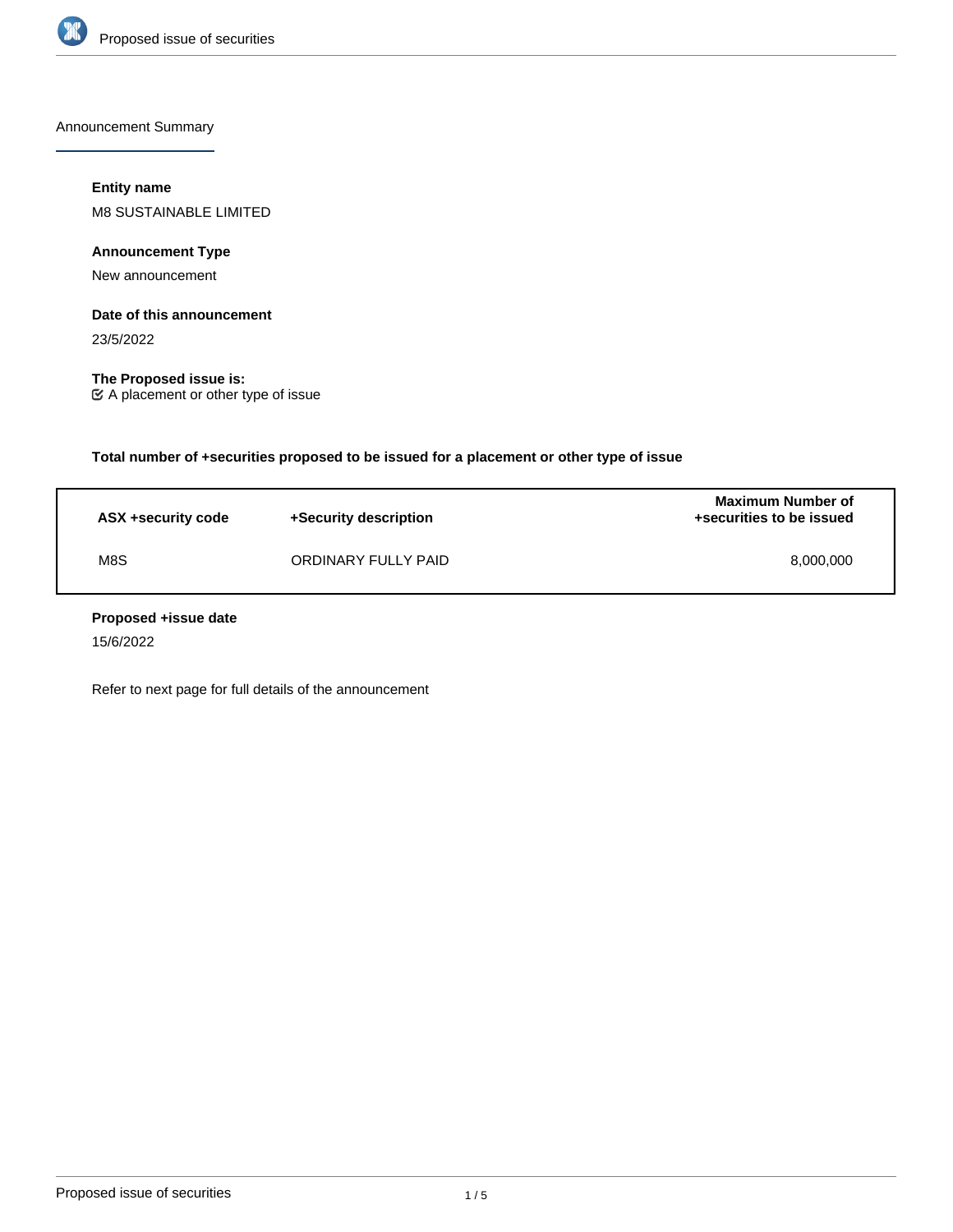

### Part 1 - Entity and announcement details

## **1.1 Name of +Entity**

M8 SUSTAINABLE LIMITED

We (the entity named above) give ASX the following information about a proposed issue of +securities and, if ASX agrees to +quote any of the +securities (including any rights) on a +deferred settlement basis, we agree to the matters set out in Appendix 3B of the ASX Listing Rules.

If the +securities are being offered under a +disclosure document or +PDS and are intended to be quoted on ASX, we also apply for quotation of all of the +securities that may be issued under the +disclosure document or +PDS on the terms set out in Appendix 2A of the ASX Listing Rules (on the understanding that once the final number of +securities issued under the +disclosure document or +PDS is known, in accordance with Listing Rule 3.10.3C, we will complete and lodge with ASX an Appendix 2A online form notifying ASX of their issue and applying for their quotation).

**1.2 Registered Number Type**

**Registration Number**

**ACN** 

620758358

**1.3 ASX issuer code**

M8S

# **1.4 The announcement is**

New announcement

# **1.5 Date of this announcement**

23/5/2022

**1.6 The Proposed issue is:**

 $\mathfrak{C}$  A placement or other type of issue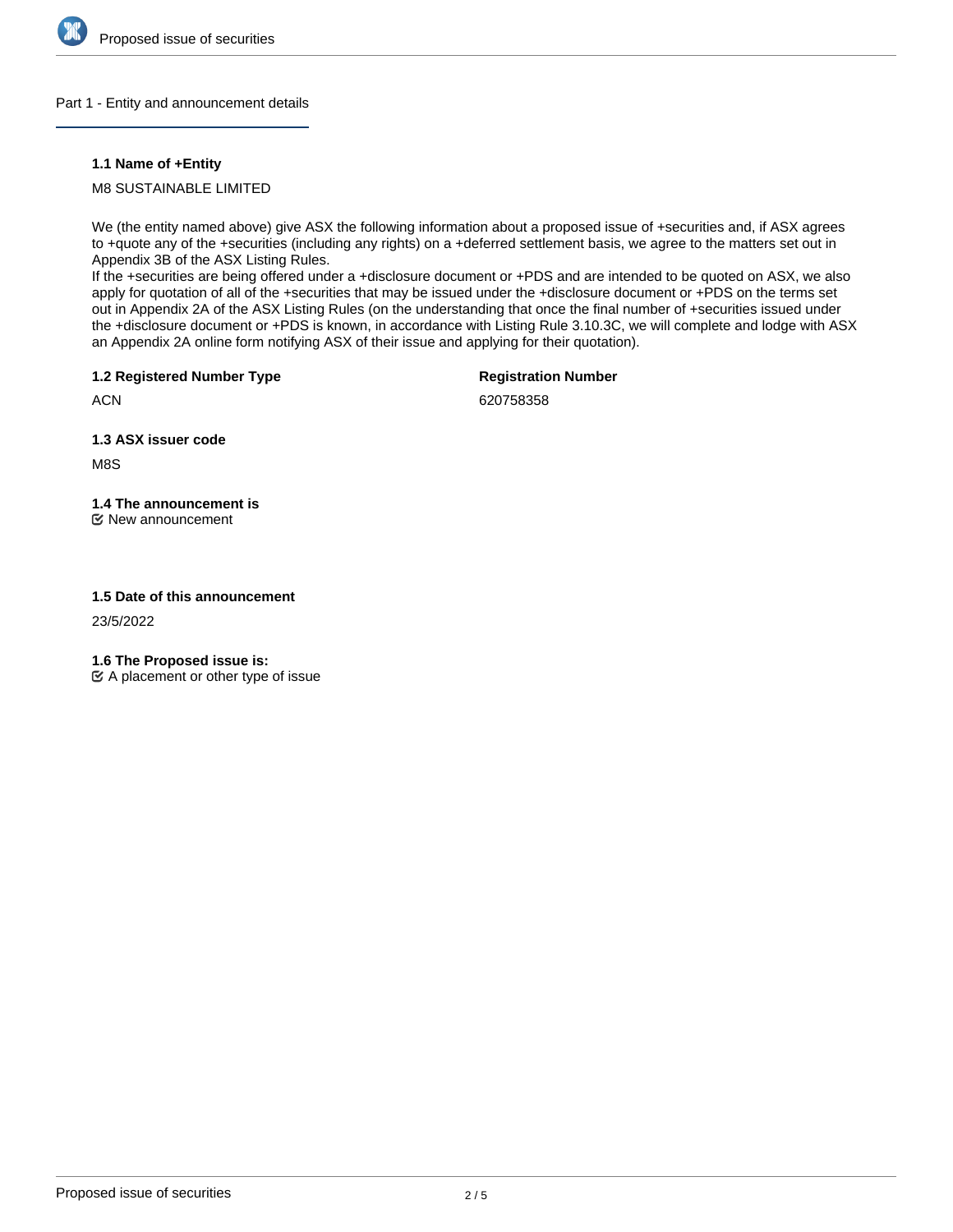

Part 7 - Details of proposed placement or other issue

Part 7A - Conditions

**7A.1 Do any external approvals need to be obtained or other conditions satisfied before the placement or other type of issue can proceed on an unconditional basis?** No

Part 7B - Issue details

**Is the proposed security a 'New class' (+securities in a class that is not yet quoted or recorded by ASX) or an 'Existing class' (additional securities in a class that is already quoted or recorded by ASX)?** Existing class

**Will the proposed issue of this +security include an offer of attaching +securities?** No

Details of +securities proposed to be issued

#### **ASX +security code and description**

M8S : ORDINARY FULLY PAID

#### **Number of +securities proposed to be issued**

8,000,000

**Offer price details**

**Are the +securities proposed to be issued being issued for a cash consideration?** No

#### **Please describe the consideration being provided for the +securities**

Shares issued in satisfaction of a corporate advisory fee of \$80,000 payable to Canaccord Genuity (Australia) Limited associated with the rights issue to be undertaken by the Company

#### **Please provide an estimate of the AUD equivalent of the consideration being provided for the +securities**

**Will these +securities rank equally in all respects from their issue date with the existing issued +securities in that class?** Yes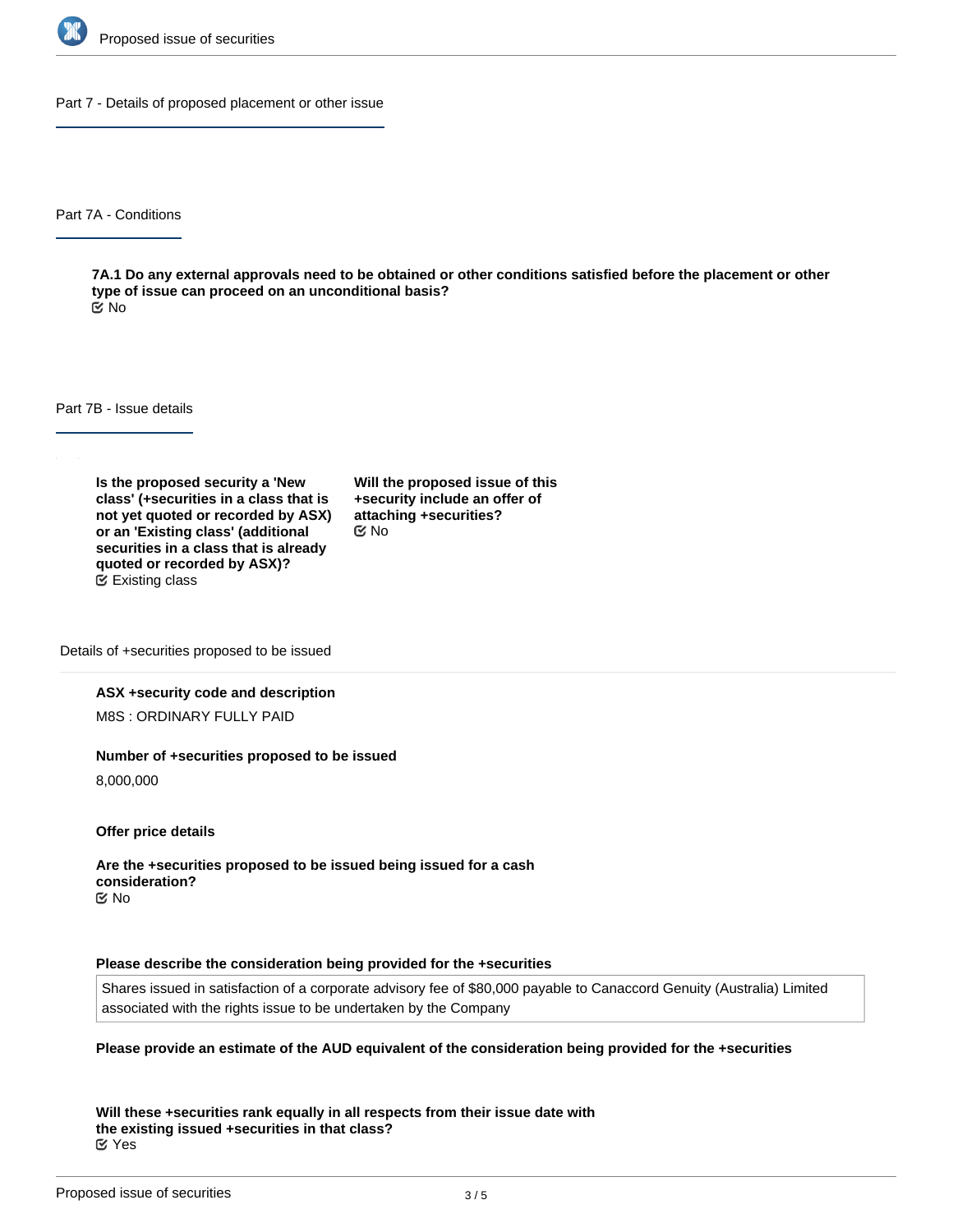

Part 7C - Timetable

**7C.1 Proposed +issue date** 15/6/2022

Part 7D - Listing Rule requirements

**7D.1 Has the entity obtained, or is it obtaining, +security holder approval for the entire issue under listing rule 7.1?** No

**7D.1b Are any of the +securities proposed to be issued without +security holder approval using the entity's 15% placement capacity under listing rule 7.1?** Yes

**7D.1b ( i ) How many +securities are proposed to be issued without security holder approval using the entity's 15% placement capacity under listing rule 7.1?**

8000000

**7D.1c Are any of the +securities proposed to be issued without +security holder approval using the entity's additional 10% placement capacity under listing rule 7.1A (if applicable)?** No

**7D.2 Is a party referred to in listing rule 10.11 participating in the proposed issue?** No

**7D.3 Will any of the +securities to be issued be +restricted securities for the purposes of the listing rules?** No

**7D.4 Will any of the +securities to be issued be subject to +voluntary escrow?** No

Part 7E - Fees and expenses

**7E.1 Will there be a lead manager or broker to the proposed issue?** No

**7E.2 Is the proposed issue to be underwritten?** No